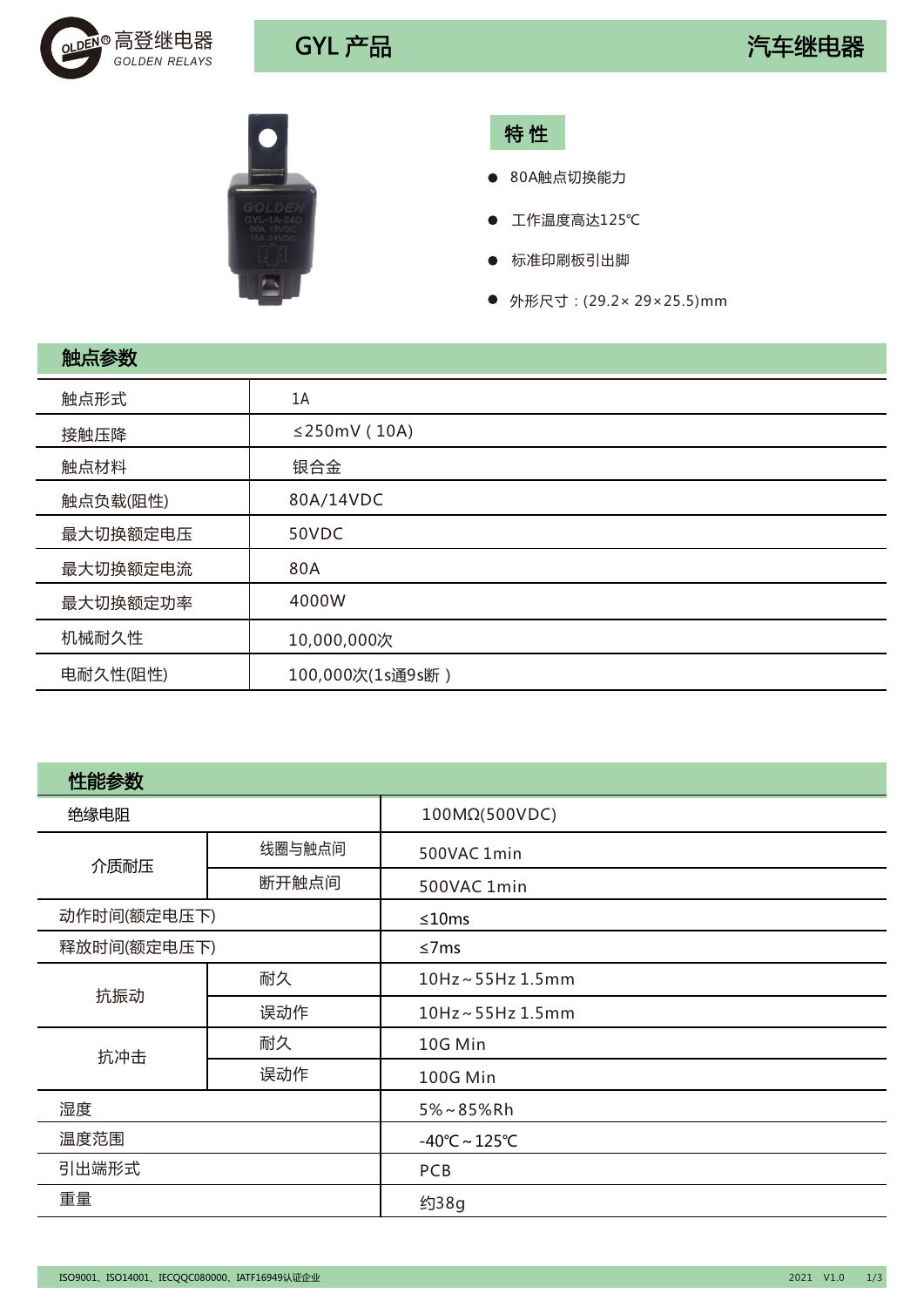

| 线圈规格表         |                   |                                 |               |               |               | 温度: 23℃       |     |  |  |  |              |             |     |
|---------------|-------------------|---------------------------------|---------------|---------------|---------------|---------------|-----|--|--|--|--------------|-------------|-----|
| 额定电压<br>(VDC) | 额定电流<br>$±%$ (mA) | 线圈电阻<br>$\pm 10\%$ ( $\Omega$ ) | 最大连续<br>外加电压  | 吸合电压<br>(Max) | 释放电压<br>(Min) | 线圈额定功率<br>(W) |     |  |  |  |              |             |     |
| 12            | 125               | 96                              |               |               |               |               |     |  |  |  |              |             |     |
| 24            | 62.5              | 384                             | 额定电压<br>的130% |               |               |               |     |  |  |  | 额定电压<br>的75% | 额定电压<br>的5% | 1.5 |
| 48            | 31.25             | 1536                            |               |               |               |               |     |  |  |  |              |             |     |
| 12            | 150               | 80                              |               |               |               |               |     |  |  |  |              |             |     |
| 24            | 75                | 320                             | 额定电压<br>的130% |               | 额定电压<br>的75%  | 额定电压<br>的5%   | 1.8 |  |  |  |              |             |     |
| 48            | 37.5              | 1280                            |               |               |               |               |     |  |  |  |              |             |     |

| 安规认证 |                        |                        |                        |
|------|------------------------|------------------------|------------------------|
| 认证类别 | CQC                    | <b>TUV</b>             | UL                     |
| 证书号  |                        |                        |                        |
| 负载要求 | 30A 12VDC<br>15A 24VDC | 30A 12VDC<br>15A 24VDC | 30A 12VDC<br>15A 24VDC |

GYL 命名规则



接线图(底视图) **单位:mm**



ISO9001、ISO14001、IECQQC080000、IATF16949认证企业 2021 V1.0 2/3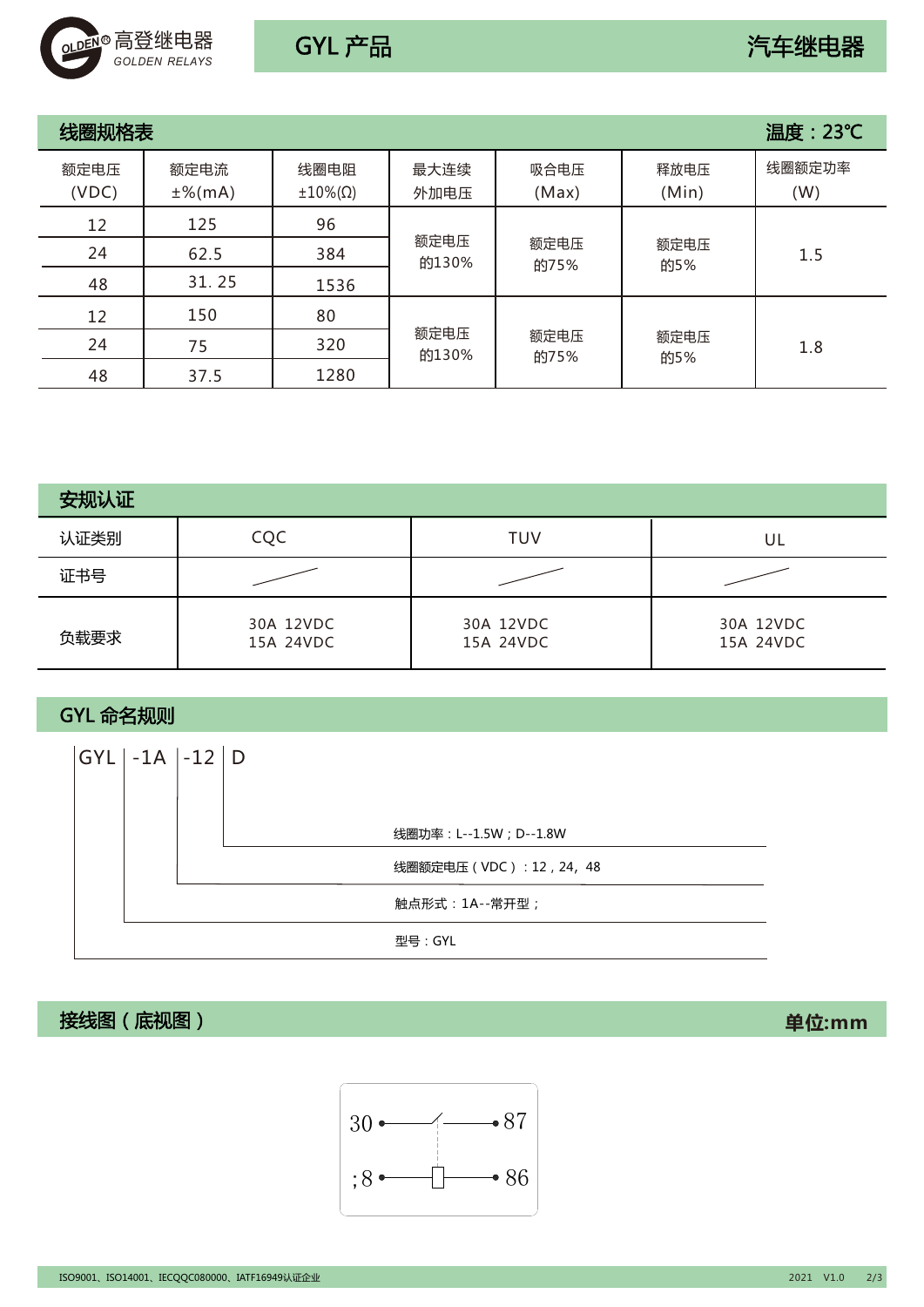

外形图 **单位:mm**



注:产品部分外形尺寸未注尺寸公差,当外形尺寸<1mm,公差为±0.2mm; 当外形尺寸在1~5mm之间时,公差为±0.3mm;当外形尺寸>5mm,公差为±0.4mm。

## 安装孔尺寸图(底视图) **单位:mm**



注:引出端子尺寸为预焊前尺寸; 安装孔尺寸公差:±0.1mm。

### 性能曲线图



声明:

本产品规格书仅供客户使用时参考,若有更改,恕不另行通知。

 对高登而言,不可能评定继电器在每个具体应用领域的所有性能参数要求,因而客户应该根据具体的使用条件选择与之相配的产品, 若有疑问,请与高登联系获取更多的技术支持,但是产品选型责权由客户负责。

©深圳高登电科股份有限公司版权所有,本公司保留所有权利。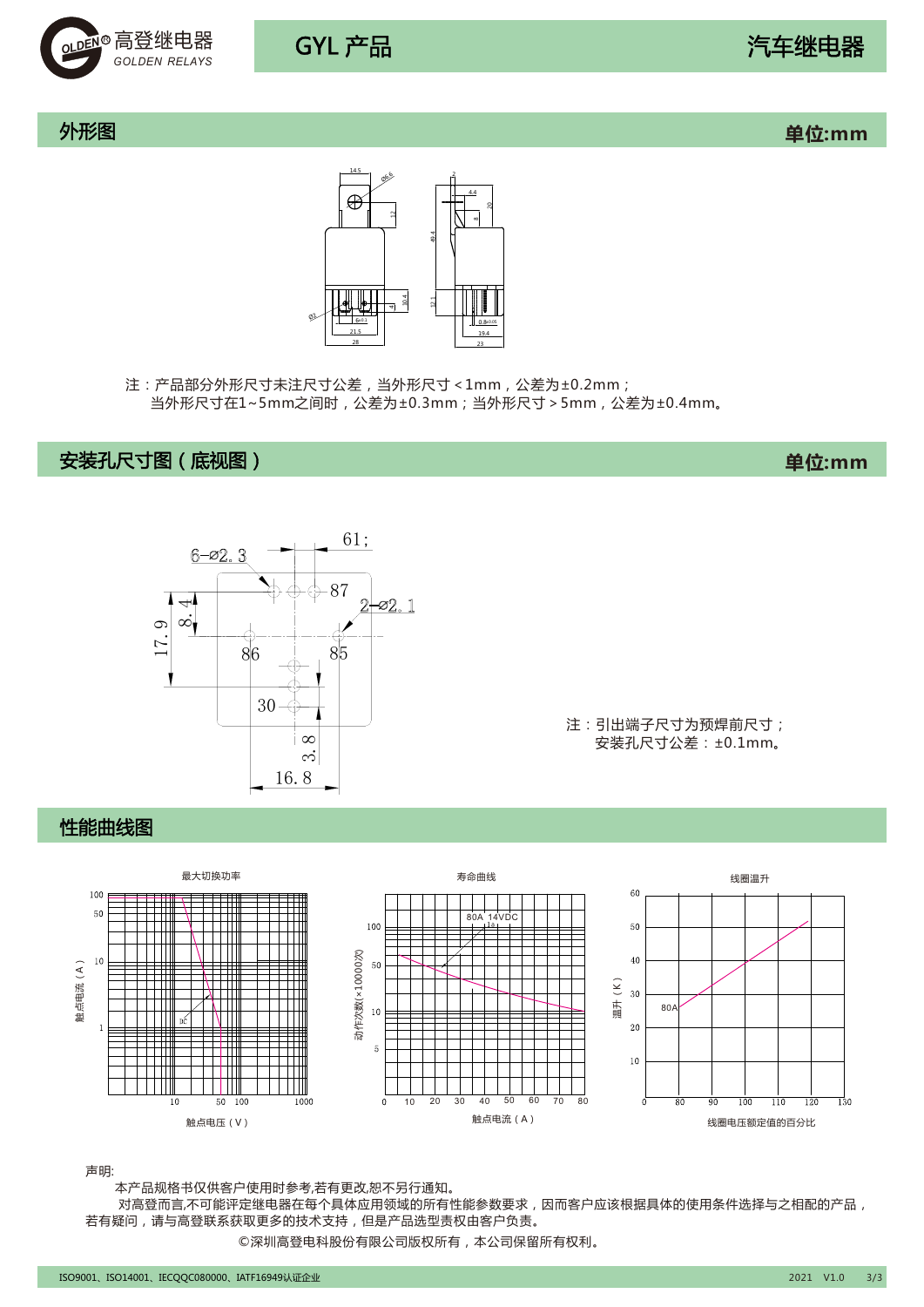



## Characteristics

- 80A contact switching capability
- Working temperature up to 125℃
- Standard printed board lead-out feet
- Dimensions:(29.2× 29×25.5)mm

| <b>Contact parameter</b>          |                               |
|-----------------------------------|-------------------------------|
| Contact form                      | 1 A                           |
| Contact resistance                | $\leq$ 250mV (10A)            |
| Contact material                  | Silver alloy                  |
| Contact load (resistance)         | 80A/14VDC                     |
| Maximum switching rated voltage   | 50VDC                         |
| Maximum switching current rating  | 80A                           |
| Maximum switching power rating    | 4000W                         |
| <b>Mechanical durability</b>      | 10,000,000 times              |
| Electrical durability (resistive) | 100,000次 times (1s on 9s off) |

| Performance parameter             |                         |                                    |  |  |  |
|-----------------------------------|-------------------------|------------------------------------|--|--|--|
| Insulation resistance             |                         | 100MΩ(500VDC)                      |  |  |  |
|                                   | Coil and contact        | 500VAC 1min                        |  |  |  |
| Dielectric withstand voltage      | Disconnect the contacts | 500VAC 1min                        |  |  |  |
| Operating time (at rated voltage) |                         | ≤10ms                              |  |  |  |
| Release time (at rated voltage)   |                         | $\leq$ 7ms                         |  |  |  |
| Vibration resistant               | Malfunction             | 10Hz~55Hz 1.5mm                    |  |  |  |
|                                   | Durability              | $10$ Hz ~ 55Hz $1.5$ mm            |  |  |  |
| Impact resistance                 | Malfunction             | 10G Min                            |  |  |  |
|                                   | Durability              | 100G Min                           |  |  |  |
| humidity                          |                         | $5\% \sim 85\%$ Rh                 |  |  |  |
| temperature range                 |                         | $-40^{\circ}$ C ~ 125 $^{\circ}$ C |  |  |  |
| Terminal form                     |                         | <b>PCB</b>                         |  |  |  |
| weight                            |                         | About 38g                          |  |  |  |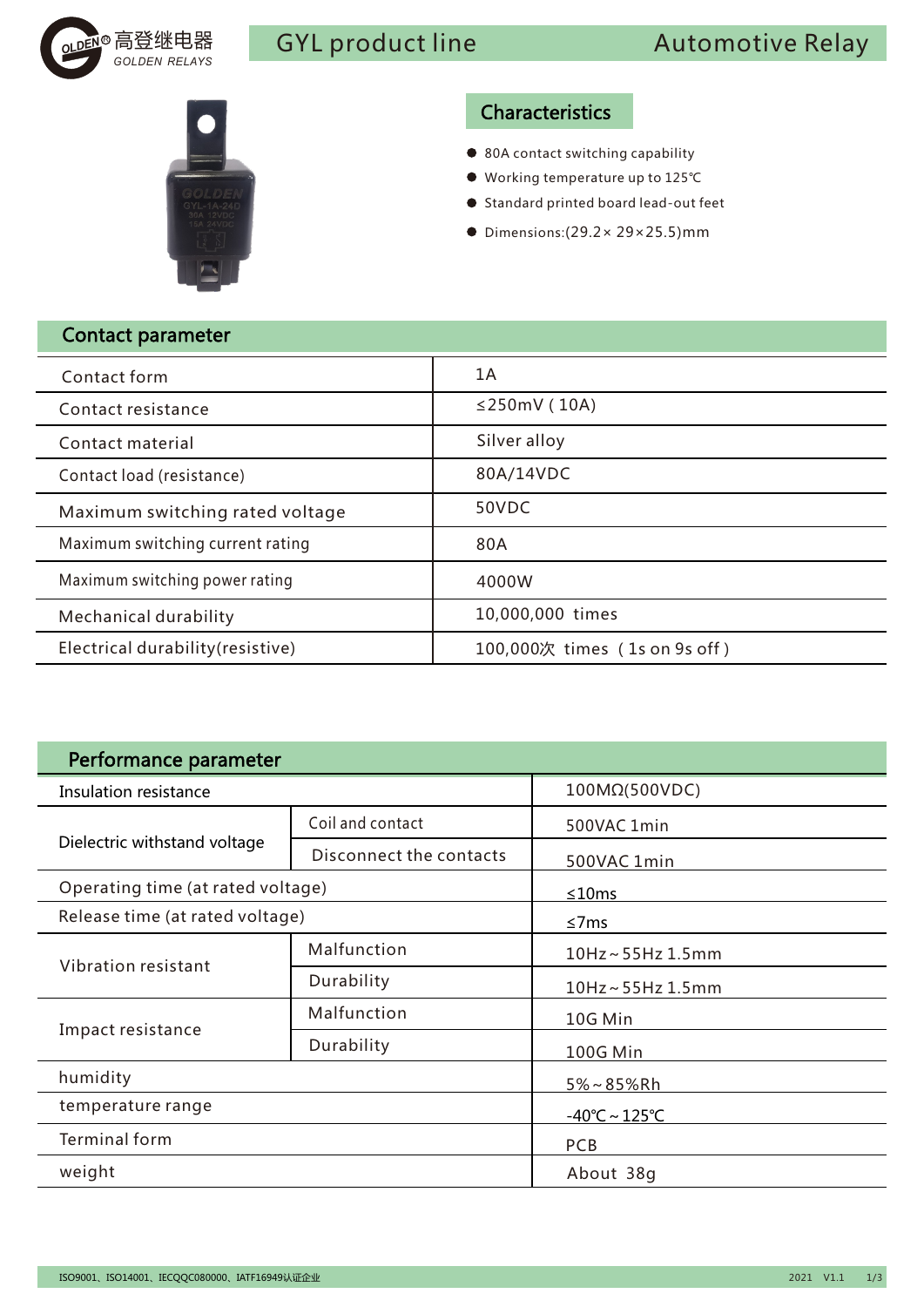

| <sub>oLDEN</sub> ® 局登继电器                    | <b>GOLDEN RELAYS</b> |                        | <b>GYL</b> product line |                                                                                                                     | <b>Automotive Relay</b> |                        |                     |
|---------------------------------------------|----------------------|------------------------|-------------------------|---------------------------------------------------------------------------------------------------------------------|-------------------------|------------------------|---------------------|
|                                             |                      |                        |                         |                                                                                                                     |                         |                        |                     |
| Coil parameter                              |                      |                        |                         |                                                                                                                     |                         |                        | Temperature: 23°C   |
| Nominal<br>Voltage                          |                      | Rated<br>current       | Coil resistance         | Maximum<br>continuous                                                                                               | Pull-in voltage         | Release voltage        | Coil rated<br>power |
| (VDC)                                       |                      | $±%$ (mA)              | $±10\%$ ( $\Omega$ )    | applied<br>voltage                                                                                                  | (Max)                   | (Min)                  | (W)                 |
| 12                                          |                      | 125                    | 96                      |                                                                                                                     |                         |                        |                     |
| 24                                          |                      | 62.5                   | 384                     | 130% of<br>rated voltage                                                                                            | 75% of<br>rated voltage | 5% of<br>rated voltage | 1.5                 |
| 48                                          |                      | 31.25                  | 1536                    |                                                                                                                     |                         |                        |                     |
| 12                                          |                      | 150                    | 80                      | 130% of                                                                                                             | 75% of                  | 5% of                  |                     |
| 24                                          |                      | 75                     | 320                     | rated voltage                                                                                                       | rated voltage           | rated voltage          | 1.8                 |
| 48                                          |                      | 37.5                   | 1280                    |                                                                                                                     |                         |                        |                     |
|                                             |                      |                        |                         |                                                                                                                     |                         |                        |                     |
| Safety certification                        |                      |                        |                         |                                                                                                                     |                         |                        |                     |
| Certification<br>category                   |                      |                        | CQC                     |                                                                                                                     | <b>TUV</b>              |                        | UL                  |
| Certificate No                              |                      |                        |                         |                                                                                                                     |                         |                        |                     |
| Load<br>requirement                         |                      | 30A 12VDC<br>15A 24VDC |                         |                                                                                                                     | 30A 12VDC<br>15A 24VDC  | 30A 12VDC<br>15A 24VDC |                     |
|                                             |                      |                        |                         |                                                                                                                     |                         |                        |                     |
| <b>GYL Naming rules</b>                     |                      |                        |                         |                                                                                                                     |                         |                        |                     |
| $GYL$ -1A -12                               |                      | D                      | Model: GYL              | Rated coil power: L--1.5W; D--1.8W<br>Rated coil voltage (VDC): 12, 24, 48<br>Contact Form: 1A--1 pole make contact |                         |                        |                     |
| Wiring diagram (bottom view)                |                      |                        |                         |                                                                                                                     |                         |                        | Unit: mm            |
| ISO9001、ISO14001、IECQQC080000、IATF16949认证企业 |                      |                        | $30 \bullet$            | $\overline{)}$ 86                                                                                                   | $\bullet\,87$           |                        | 2021 V1.0<br>2/3    |

| <b>Safety certification</b> |                        |                        |                        |  |
|-----------------------------|------------------------|------------------------|------------------------|--|
| Certification<br>category   | CQC                    | <b>TUV</b>             | UL                     |  |
| Certificate No              |                        |                        |                        |  |
| Load<br>requirement         | 30A 12VDC<br>15A 24VDC | 30A 12VDC<br>15A 24VDC | 30A 12VDC<br>15A 24VDC |  |

# GYL Naming rules

| $ GYL  -1A  -12 D$ |  |                                       |
|--------------------|--|---------------------------------------|
|                    |  |                                       |
|                    |  | Rated coil power: L--1.5W; D--1.8W    |
|                    |  | Rated coil voltage (VDC): 12, 24, 48  |
|                    |  | Contact Form: 1A--1 pole make contact |
|                    |  | Model: GYL                            |

## Wiring diagram (bottom view) **Unit: mm**